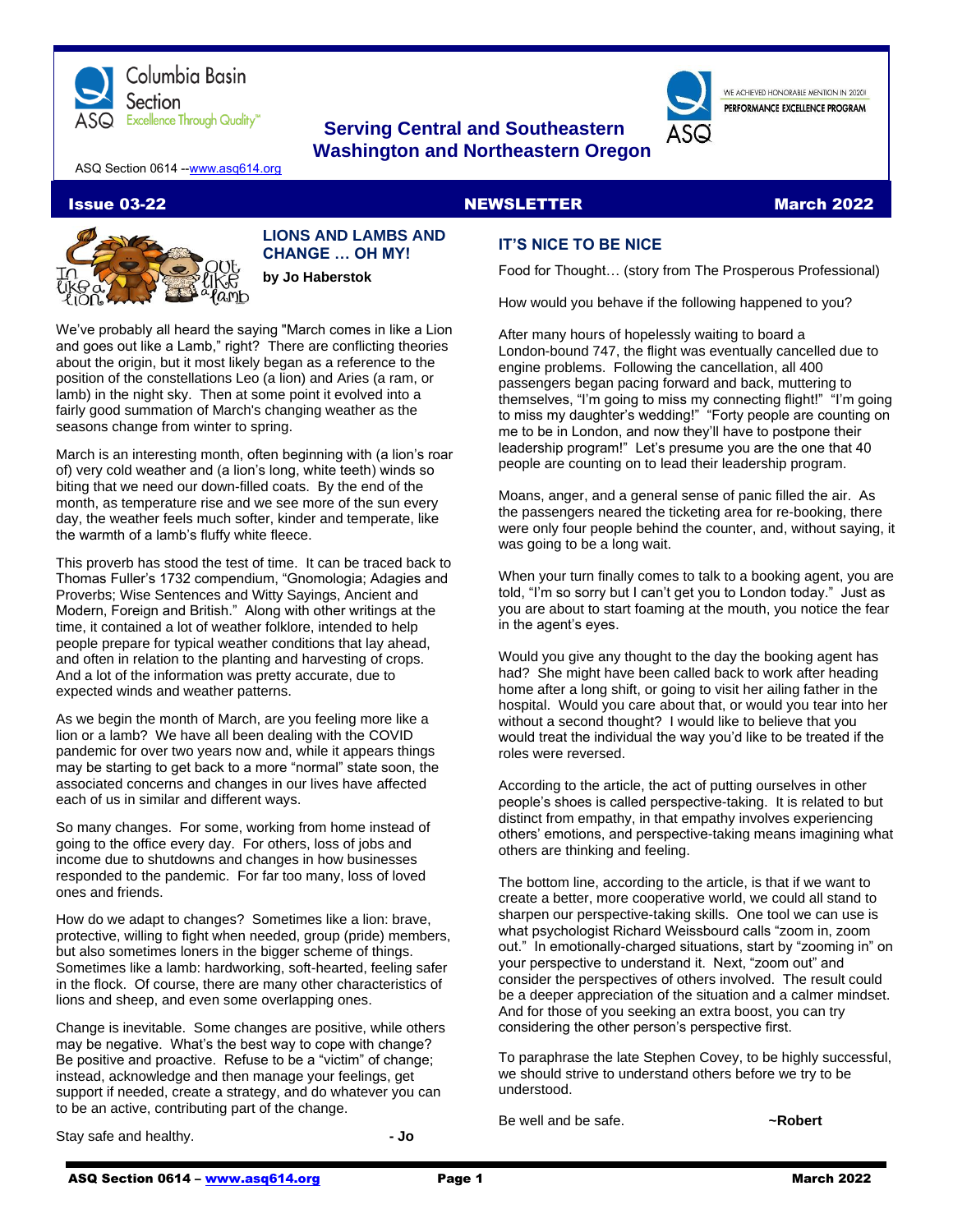

# **Invitation from ASQ Palomar Section March 9, 2022 Virtual Meeting**



#### **DATE:**

**Wednesday, March 9, 2022**

**This is a virtual/Zoom meeting. Log-in information will be provided on the registration confirmation email.**

**Time:**

#### **6:30 pm – 8:00 pm PST** *(Networking starts at 6:00 pm; check website to confirm times)*

**Cost: Free for ASQ members and non-members**

To register for this meeting and obtain the Zoom link and sign-in information, send an [email.](mailto:secretary@asqpalomar.org)

#### **Attendance at this meeting earns 0.5 RUs toward ASQ recertification.**

NOTE: Be sure to use the same email address to join the meeting as you use when registering in order to receive the RUs. You must register for the event and join virtually to receive RUs.

For more information about the Palomar ASQ Section 0708, click [here.](https://my.asq.org/communities/home/347)

For more information about our local Columbia Basin ASQ section and future upcoming events: [www.asq614.org/](http://www.asq614.org/)

# **The Impact of Globalization on Supply and Supplier Management**



# **Vinay Goyal, BSBEE, CSSBB ASQ Fellow**

The performance of a Supply Management department professional is commonly measured in terms of the amount of money saved, and in mitigating the risk of non-timely-availability of parts and services. Supply management personnel within a company or institution are generally responsible for identifying, sourcing, negotiating, and procuring services and/or goods that are essential to a company's ongoing operations.

In today's complex and competitive global business world, constantly changing technology, regulations and standards have encompassed additional responsibilities in ensuring higher efficiency and effectiveness.

In this presentation, Vinay will highlight some of the challenges that may directly or indirectly impact the roles, responsibilities and relationships of Supply Management professionals with suppliers, as well as their roles in internal cross-functional teams critical for an organization's survival and growth.

*About the speaker: Vinay Goyal has been working very closely with SM professionals over 21 years in meeting constantly growing global competition and requirements. He has worked as the Director of Quality, Manufacturing and Test Engineering in various companies in the past. Vinay received his Bachelors of Engineering in Electronics and Telecommunication from University of Roorkee (currently Indian Institute of Technology) in India. He has been honored as a fellow member of ASQ, recipient of the Larry Bartkus Award by ASQ Section 0702 and 2021 Section 0701 Section Quality Guru Award.* 

*Vinay is an ASQ Certified Six Sigma Black Belt, Quality Auditor and Supplier Quality Professional. Vinay has been active with ASQ since 2007 and served as Section Treasurer, Membership Chair, Vice Chair, Chair and Chair Southern California Quality Conference in 2018. He is currently site chair of ASQ 2022 World Conference on Quality and Improvement (WCQI).*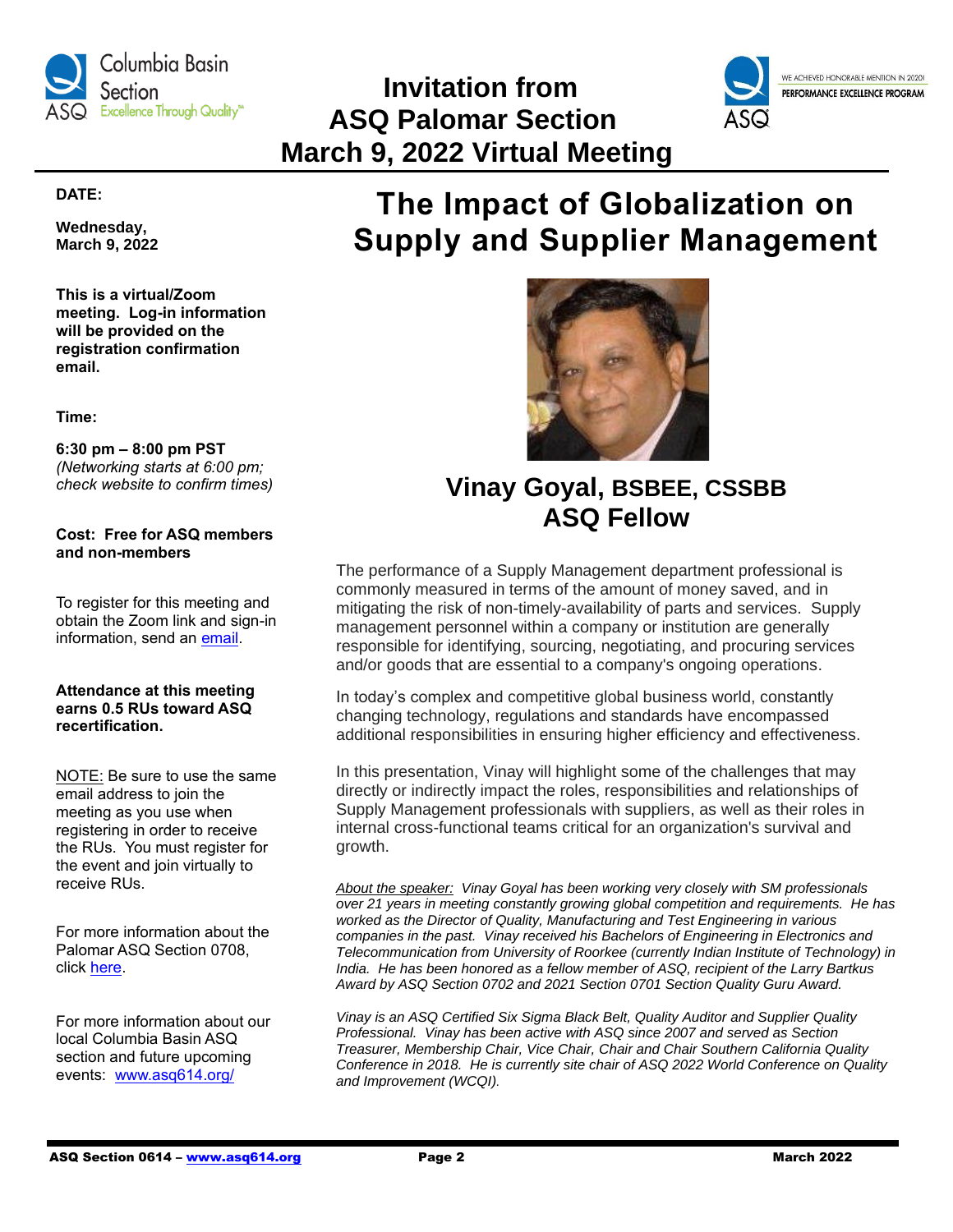

# **Invitation from ASQ Charleston Section March 22, 2022 Virtual Meeting**



#### **DATE:**

**Tuesday, March 22, 2022**

This is a virtual/online meeting. Log-in information will be provided on the registration confirmation email.

**Time:**

**3:00 pm – 4:30 PDT** *(check website to confirm time)*

**Cost: Free for ASQ members and non-members**

To register for this online/virtual meeting, click [here.](https://my.asq.org/communities/events/item/285/60/3883)

#### **Attendance at this meeting earns 0.5 RUs toward ASQ recertification.**

NOTE: Be sure to use the same email address to join the virtual meeting as you use when registering in order to receive the RUs. You must register for the event and join virtually to receive RUs.

For more information about the Charleston ASQ Section 1122, click [here.](https://my.asq.org/communities/home/285)

For more information about our local Columbia Basin ASQ section and future upcoming events: [www.asq614.org/](http://www.asq614.org/)

# **Cracking the Code: How to Start a Project the Right Way**



# **Manny Veloso Principal Consulting Services, LLC**

Many people have project-based jobs or handle projects in addition to their regular duties. How many project teams have you seen that took too long for the results they achieved, or strayed from their original objective, or just fizzled out due to lack of interest?

These pitfalls - and others - can be avoided by following a simple, powerful, yet flexible method for getting started with a project. You will be able to generate buy-in from everyone, scope out your project limits, and engage the team in problem solving and agreement on direction and goals.

Attendees will learn how to:

- Define a project that everyone understands
- Scope the project to be successful
- Plan initial project activities
- Communicate project status quickly and efficiently to the right people

Manny will share current trends and strategies to support a thriving workforce, regardless of the setting, with practical tips for staying healthy and well at work.

*About the speaker: Manny Veloso's hands-on approach has provided practical, real-world solutions for countless companies. He is an experienced change manager and has trained over 700 people in Continuous Improvement certification programs to date. Manny holds a Masters Degree in Business Administration from Rider University and a BS in Industrial Engineering from Penn State. He has a Master Black Belt certification and has been a guest lecturer at Holy Family University and Temple University and has presented at industry conferences. Manny is also a national instructor for ASQ in a variety of Six Sigma and Lean topics.*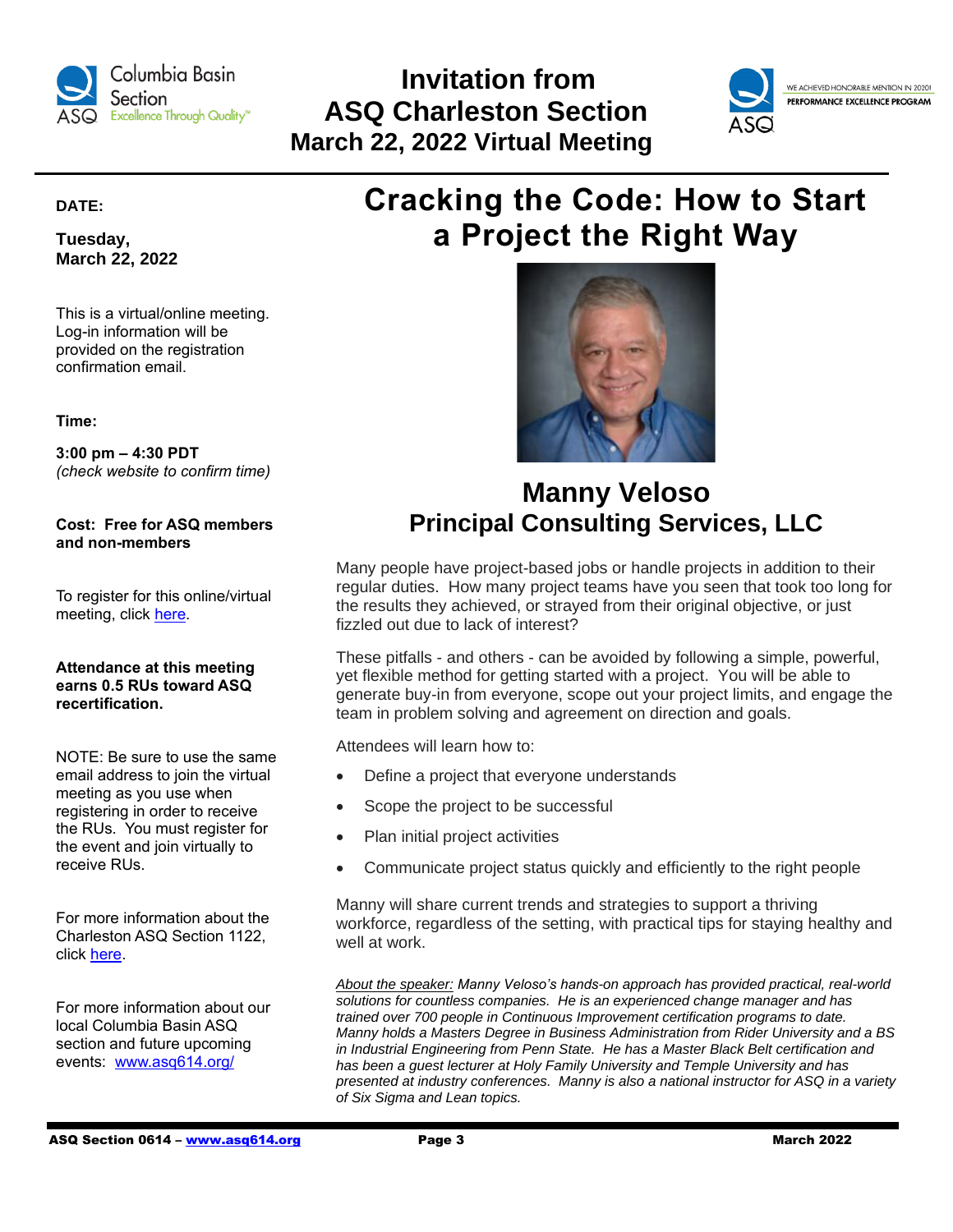#### **IMPLEMENTING AND OPTIMIZING YOUR QUALITY MANAGEMENT SYSTEM**

#### **March Free ASQ Member Gift**

Disruptive technologies, increasing complexity, and supply chain issues are just a few of the obstacles quality managers now face when trying to manage quality systems.

ASQ is here to help! This month's member gift includes lots of resources to help manage quality systems and stay ahead of trends and technologies. Included are new expert webcasts and webinars, e-books, articles, benchmarking reports, and short videos sharing best practices.

Click [here](https://asq.org/membership/member-gift/march-2022) to access your free gift by March 31.

#### **UPCOMING ASQ CERTIFICATION EXAMS**

ASQ Certifications are recognized as a mark of quality excellence in many industries. They are designed to help you advance your career, improve your organization, and prepare you to be a more accomplished and effective quality-focused professional. Advantages of obtaining an ASQ Certification include increased income potential, a competitive advantage, and global recognition.

Applications are now being accepted for ASQ Certification exams scheduled May 1-31, 2022. This gives you some time to study and prepare. The application deadline is April 5 for the following certifications:

- CQT (Quality Technician)
- CQI (Quality Inspector)
- CRE (Reliability Engineer)
- CFSQA (Food Safety and Quality Auditor)
- CMDA (Medical Device Auditor)
- CMQ/OE (Manager of Quality/Organizational Excellence)
- CSSBB (Six Sigma Black Belt)
- CSSYB (Six Sigma Yellow Belt)
- CSQP (Supplier Quality Professional)

There are several ways to apply to take a certification exam. You can apply [online](https://asq.org/cert/certifications) or you can download an exam application for mailing or faxing. You will need your resumé and credit card to complete the application. Or you can request a free certification brochure and application by contacting ASQ Customer Care at 800-248-1946 or [help@asq.org.](mailto:help@asq.org) For more details about ASQ certifications (there are 18 different certifications offered), clic[k here.](https://asq.org/cert)

#### **THE FIVE BIGGEST EMPLOYEE PRODUCTIVITY CHALLENGES**

#### **Free QSG Webinar March 10 @ 10 am PST**

With more hybrid work arrangements and social distancing, workplaces have changed drastically in the past couple of years. The labor crisis has impacted many businesses, and maintaining employee productivity is a challenge. Investing in training and development is a powerful strategy to ensure remote employees remain engaged and motivated to perform at top levels.

Join training professional Jim Desrosiers, who has three decades of experience, to learn how to obtain significant training grants and train employees in today's new work environments.

This free webinar from Quality Support Group (QSG) will cover:

- The five biggest employee productivity challenges
- Best practices for keeping remote employees engaged and building a robust team and company culture through training opportunities
- Workforce training grants and how to obtain them
- Trends to optimize training for remote workers and hybrid teams

For more information and to register, clic[k here.](https://us06web.zoom.us/webinar/register/WN_SlnoPthoTNOtlKYRyNXLPA)

### **i4CP CONFERENCE – NEXT PRACTICES NOW**

#### **March 14-17 in Scottsdale, AZ (also Virtual)**

i4cp is a leading authority on next practices in human capital. They produce more research than any other human capital research firm in the world, and many of the world's most prominent organizations and HR leaders turn to i4cp to better capitalize on HR best practices and emerging workforce trends.

Supported by a powerful community of human capital practitioners, i4cp provides HR research and insights that help organizations better anticipate, adapt, and act in a constantly changing business environment.

This year's conference includes four days of learning, collaboration, networking and special events to unlock next and best practices in human capital. Featured speakers include best-selling author Daniel Pink and many more.

Cost is \$3,695 for the in-person conference or \$1495 for the Virtual option. For more information, clic[k here.](https://www.i4cp.com/conference/attendees)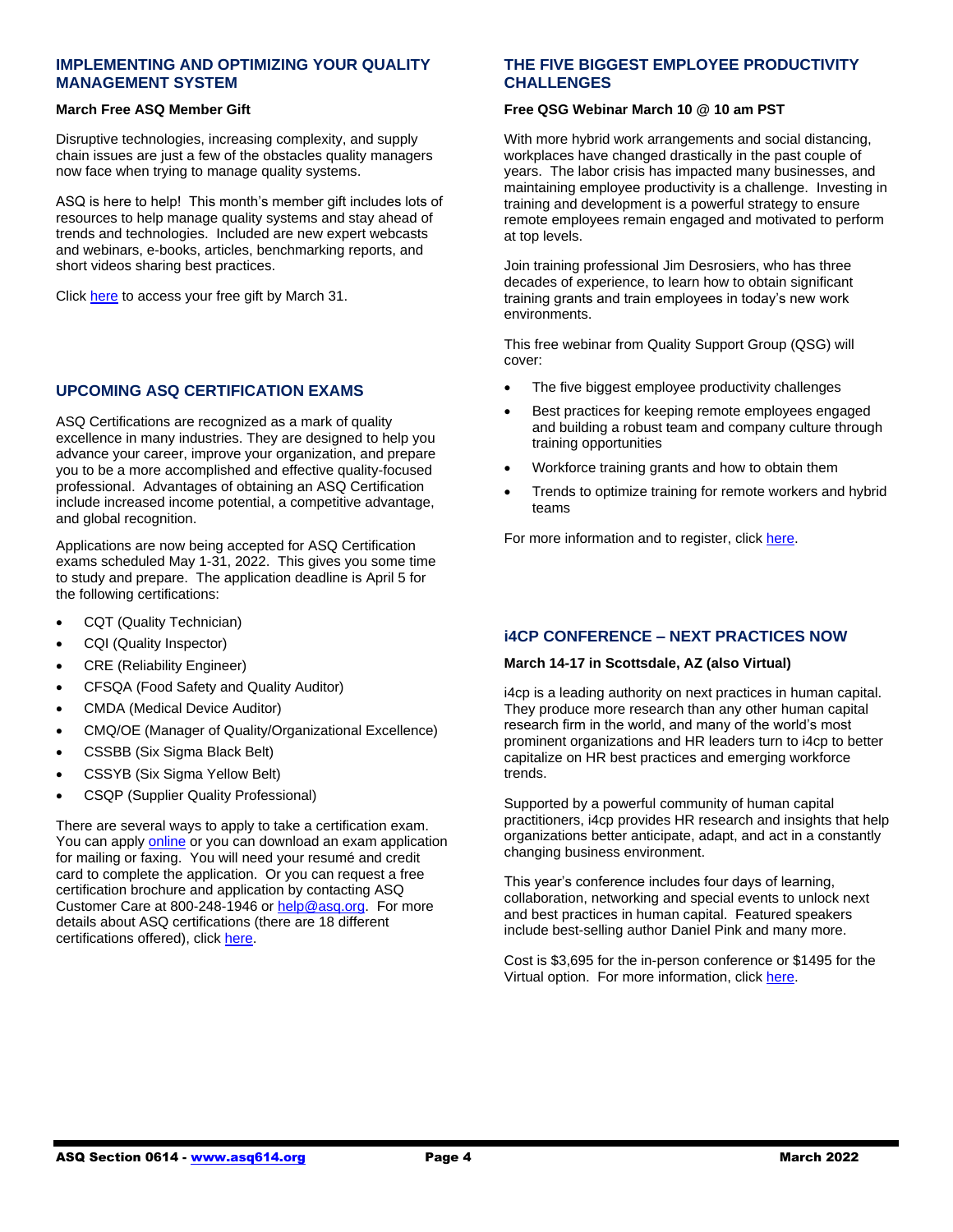#### **THE NEW VOICE OF THE CUSTOMER**

#### **March 17 Spokane ASQ Meeting**

Innovation is everyone's job. We are told this and believe it, but have you ever had trouble selling your new innovative idea or process to your management or customer? Have you faced significant roadblocks to implementation?

Everyone involved in quality and process improvement is an innovator. Innovation is not just for start-up companies or R&D departments. But how does one succeed at innovation, without a heroic effort?

In this (recorded) presentation from ASQ's Lean Enterprise Division, Dr. Ron Kelley will share the latest methods and tools being utilized to dramatically increase the odds of success. New Voice of the Customer tools utilize a Jobs-to-be-Done (JTBD) framework to match a compelling value proposition to a customer's pains or gains. This applies to both internal and external customers. This framework has been shown to dramatically improve innovation success rates to over 85%. The presentation will provide tools to improve the success of your next process improvement or innovation effort.

For more details, including the link for the meeting, send an [email.](mailto:macandwife79@gmail.com)

#### **QUALITY IN BUSINESS WRITING: 10 CRUSHING MISTAKES AND HOW TO AVOID THEM**

#### **Free QSG Webinar March 23 @ 10 am PDT**

Everyone makes a spelling mistake now and then, and most of us have clicked "send" on an unfinished email. While it's embarrassing to make mistakes like these, you can probably recover from them with a quick edit, re-send, or phone call of apology. But some business writing mistakes, while common, will crush your reader's willingness to plow through your document or their ability to understand what you are trying to say.

In this session, you will learn which business writing mistakes hurt your document or email the most. You'll review real writing samples of people who work in Quality and analyze whether they have committed any of these crushing mistakes. You'll also learn strategies for planning and editing your document, so you can avoid these errors in the future.

Key takeaways from this free webinar from Quality Support Group (QSG):

- Learn how to ensure the most important parts of your writing get your best attention: your message, your request, your suggestions
- Practice using reliable proofreading strategies that will prevent you from embarrassing yourself or your company

For more information and to register, clic[k here.](https://us06web.zoom.us/webinar/register/WN_XOSeaknvQ-2n6iMJUR1M5g)

#### **BUILDING AN AGILE CULTURE**

#### **Complimentary Live Webinar March 23 at 11:00 am PDT**

The imperative to be adaptive couldn't be made stronger than it has been in the pandemic. As organizations of all kinds face unprecedented volatility, uncertainty, complexity, and ambiguity, it is incumbent upon them to adopt more agile ways of working.

The movement of Agile software development has a lot to offer in terms of building teams that are adaptive, customer-centric and efficient. But how can those same values and principles be applied to Human Resources?

While software development certainly is different from people leadership, both professions can benefit from key mindset shifts that are promoted by leading Agile thought - and a lot of it comes down to how we communicate with the people we support.

In this one-hour webinar from HRDQ-U and sponsored by Vyond, certified agile team facilitator Kevin Doherty will offer a primer on the Agile movement and mindset. Drawing from his expertise as a content creator, he will share practical ways to promote agility throughout the organization. By becoming champions of the Agile mindset and living out its values, people leaders can make a meaningful impact in their organization's capacity to respond to - and even benefit from - large-scale disruption.

Attendees will learn:

- The agile mindset that emerged from software development
- Key values and principles of the Agile mindset
- How to relate Agile ideals to the work of human capital management
- How to apply practical ideas to make your HR team more Agile
- How to identify opportunities to promote agile in all areas of your organization

For more information and to register, clic[k here.](https://hrdqu.com/building-an-agile-culture-webinar/?utm_source=sendinblue&utm_campaign=HRDQU%20Webinar%20Invite%202022-03-23%2045&utm_medium=email)

# "WE NEED **I FADERS OT IN LOVE WITH MONEY BUT IN LOVE WITH JUSTICE. NOT IN LOVE WITH PUBLICITY BUT IN LOVE UMANITY.**

**DR. MARTIN LUTHER KING JF** 

### **QUOTE OF THE MONTH**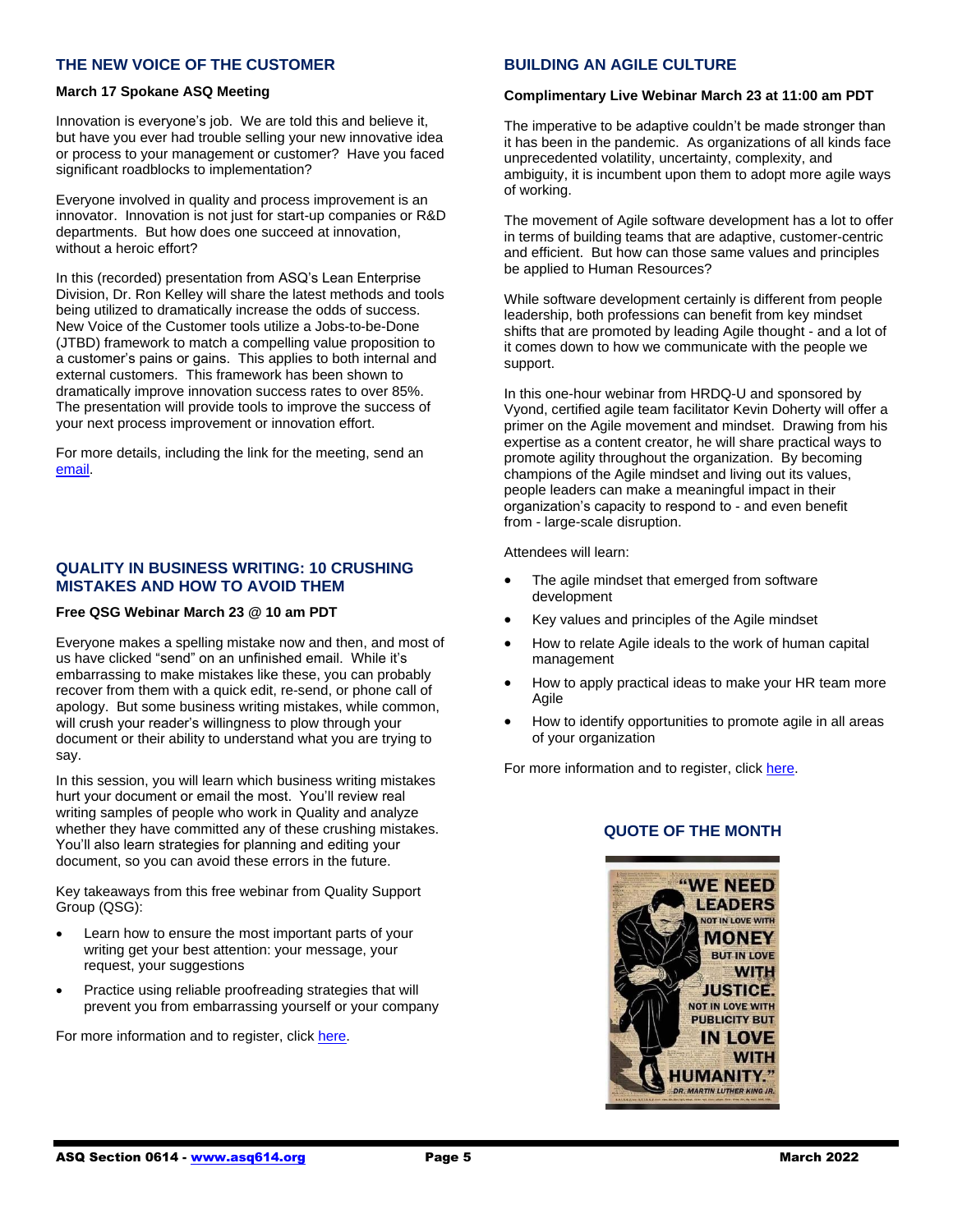#### **THE METAVERSE FOR COMMUNICATION PROFESSIONALS**

#### **March 24 Virtual MCC PRSA Meeting at 12 pm PDT**

The March meeting of the Mid-Columbia Chapter of the Public Relations Society of America (PRSA) features Brett Atwood. A professor at Washington State University, Everett, he is a metaverse marketing and virtual entertainment economy expert.

Meeting attendees will learn about:

- Current state of the metaverse, multiverse, and virtual worlds, and block-chain metaverse economies
- Hype versus reality: opportunities for public relations and marketing professionals
- Case studies/demos: what has and has not worked well
- Winning strategies for using metaverse concepts

Cost for this virtual meeting is \$10. Click [here](https://www.eventbrite.com/e/the-metaverse-for-communication-professionals-tickets-254870774347?aff=Email) for more information and to register.

#### **ASQ EMERGING TECHNOLOGIES FOR THE NEXT GENERATION: CANNABIS RESEARCH AND REGULATION**

#### **2022 Virtual Conference March 26 7:00 am – 9:00 am PDT**

This free event is a collaboration of ASQ Next Generation, ASQ Pacific Region and ASQ's Food, Drug & Cosmetic Division. Featured speakers are Dr. Roger Clemens, a faculty member of USC's School of Pharmacy, and Dr. Peter Pressman, Assistant Professor at the Saba University School of Medicine.

Conference objectives:

- Untangling the chaos of food and drug of the cannabis regulatory sphere
- Scientific landscape of hemp and CBD
- The integrity of cannabis research

For more information and to register, clic[k here.](https://www.eventbrite.com/e/asq-prqc-emerging-technologies-for-the-next-generation-march-2022-tickets-270467434377?aff=ebdsoporgprofile)

Has your email address changed? Help us keep you informed of Columbia Basin ASQ events and information by updating your contact information and email preferences at http://www.asq.org/ Log in and click "My Account" to update your membership record. You can add or make email, address and phone changes in the "Contact" tab, and then click on the "email preferences" tab to be sure you are subscribed to receive future Section communications.

## **THE POWER OF POSITIVE LEADERSHIP TRAINING**

#### **April 4 Live Event with Jon Gordon in Houston**

Positive leadership is not Pollyanna leadership. Positive leadership is the way to lead if you want to build a great team and organization. It's not just a state of mind, it's a state of action that makes great leaders great by bringing out the best in themselves and others.

Join best-selling author Jon Gordon in Houston on April 4 to learn how to:

- Increase resilience, mental toughness and grit
- Thrive during challenges and change
- Develop leaders in your organization
- Create a great culture
- Overcome negativity
- Build a connected and committed team
- Stay positive through adversity
- Achieve superior results

Cost for this training is \$595. Get more information and view the full training flye[r here.](http://www.popltraining.com/wp-content/uploads/2021/05/POPL-Workshop-Flyer-Webres-P4.pdf)

### **HAVE YOU REGISTERED FOR WCQI?**

### **May 15-18 Hybrid (In-Person or Virtual) in Anaheim Early bird pricing ends March 15**



If you have never participated in ASQ's World Conference on Quality & Improvement (WCQI), I hope you will consider attending this year. It's sure to be a great networking and learning experience, whether you attend in person or virtually.

This year's conference is expected to bring together more

than 3,000 professionals representing manufacturing, consulting, health care, government, education, aerospace, and more for 3+ days of learning that will produce long-term gains in an organization's quality mission. From emerging quality practitioners to experienced professionals, WCQI offers meaningful networking, education, and product discovery to help individuals and organizations pursue excellence through quality.

Registration is now open. Cost for in-person attendance is \$1,199 for ASQ members who register by March 15. This includes educational sessions, keynote presentations, lunches and networking opportunities and more. Cost for virtual attendance is \$399 for ASQ members, and includes a daily livestream agenda including sessions, keynotes, and interactive online networking opportunities. Additional discounts are available for ASQ member leaders and student members. For more information, clic[k here.](https://asq.org/conferences/wcqi)